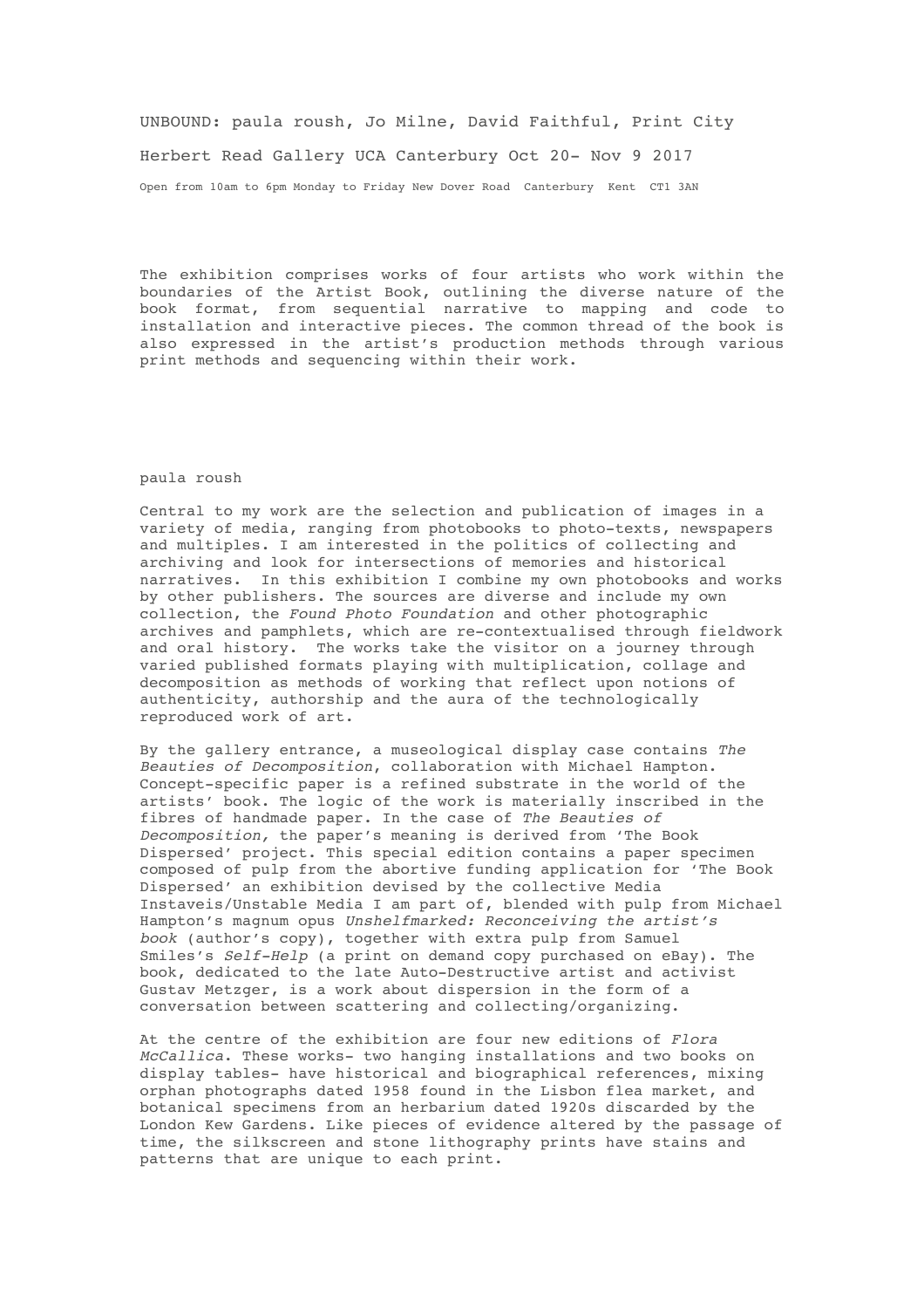Another work recreated for this exhibition is *Participatory architectures (how to build your own living structures*), a work inspired by the outdated remains of a 20th century architectural utopia, a village developed as part of national housing project codenamed SAAL, the experimental programme of peoples' right to place emerged in the short experience of participatory democracy during the Portuguese revolution. The sculpture includes two oversize book covers referring to the Self-build movement in Portugal and the USA, and the newspaper *Participatory architectures* documenting a SAAL village facing demolition.

*Areopagitica (Milton's Nose)* is a table assemblage with selfpublished newspaper and clay noses created by students at St. Paul's School ceramic studios. Through collage, studio portraiture and found material, the work references two earlier self-published pamphlets: John Milton's 1644 *Areopagitica* and David Bomberg's 1919 *Russian Ballet*.

Jo Milne

My work explores the invisible architectures and patterns that reverberate within our world, the patterns and underlying structures of codes, language or

communication. I consider the visual resonance of different forms of sequencing, translating braille, pianola scores and fractal sequencing into artistic representations. These representations confronted the digital with the material, in forms where binary references collide with their material translation into paint. Where a haptic and sensory awareness is brought into the equation of vision.

My work concentrates on how methods used by scientists to visualise the invisible can be applied to artistic representations. In particular, how the invisibility of the abstract hypotheses developed within the fields of contemporary physics could be interpreted as tangible forms. The work establishes a dialogue with the repetition and algorithmic sequencing used by contemporary physicists to investigate and reveal the hidden dimensions of our universe. It responds to the propositions of string theory and the multiverse, propositions that are, as yet, unverifiable or invisible. Given the resistance of such theories to empirical proof, my interest lies in responding to the speculative nature of science as a process that questions how we see and understand the world around us. Merging digital processes with the hand-drawn, my work plays with translation, carpentry, and catastrophe, so as to suggest without describing aspects of the world that lie beyond the naked human eye.